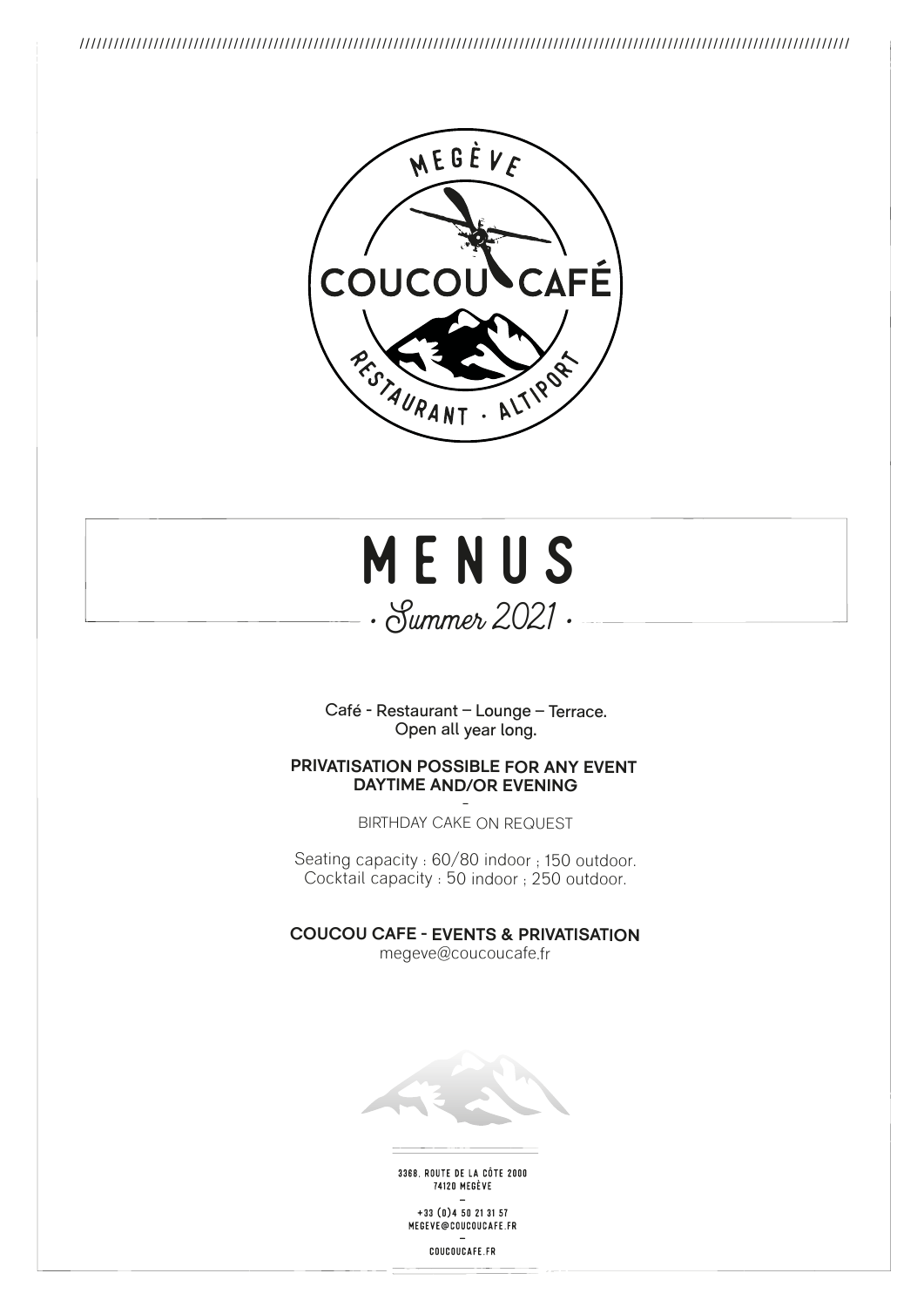

3368. ROUTE DE LA CÔTE 2000 74120 MEGÈVE

 $+33(0)450213157$ MEGEVE@COUCOUCAFE.FR

COUCOUCAFE.FR

Coucou Café is ideally situated on the edge of a landing strip.

The food on our menu is simple, healthy, of good quality and locally produced. We are open all year long for morning coffee, lunch by the landing strip, or a hot drink in the lounge or deck chair.

Also open for evening meals between friends.

Coucou Café is designed like an apartment with various areas in which you can relax, eat or work…

Seating capacity: Inside: 60 to 80 people Outside (terrace): up to 150 people

Private day-time and evening functions are welcome throughout the year.

We understand that each event is a precious and unique moment. You will be accompanied by a qualified person who will make sure that you have the best experience, from table and room decorations to specific entertainment.

Looking forward to welcoming you on board,

Coucou Café's crew

///////////////////////////////////////////////////////////////////////////////////////////////////////////////////////////////////////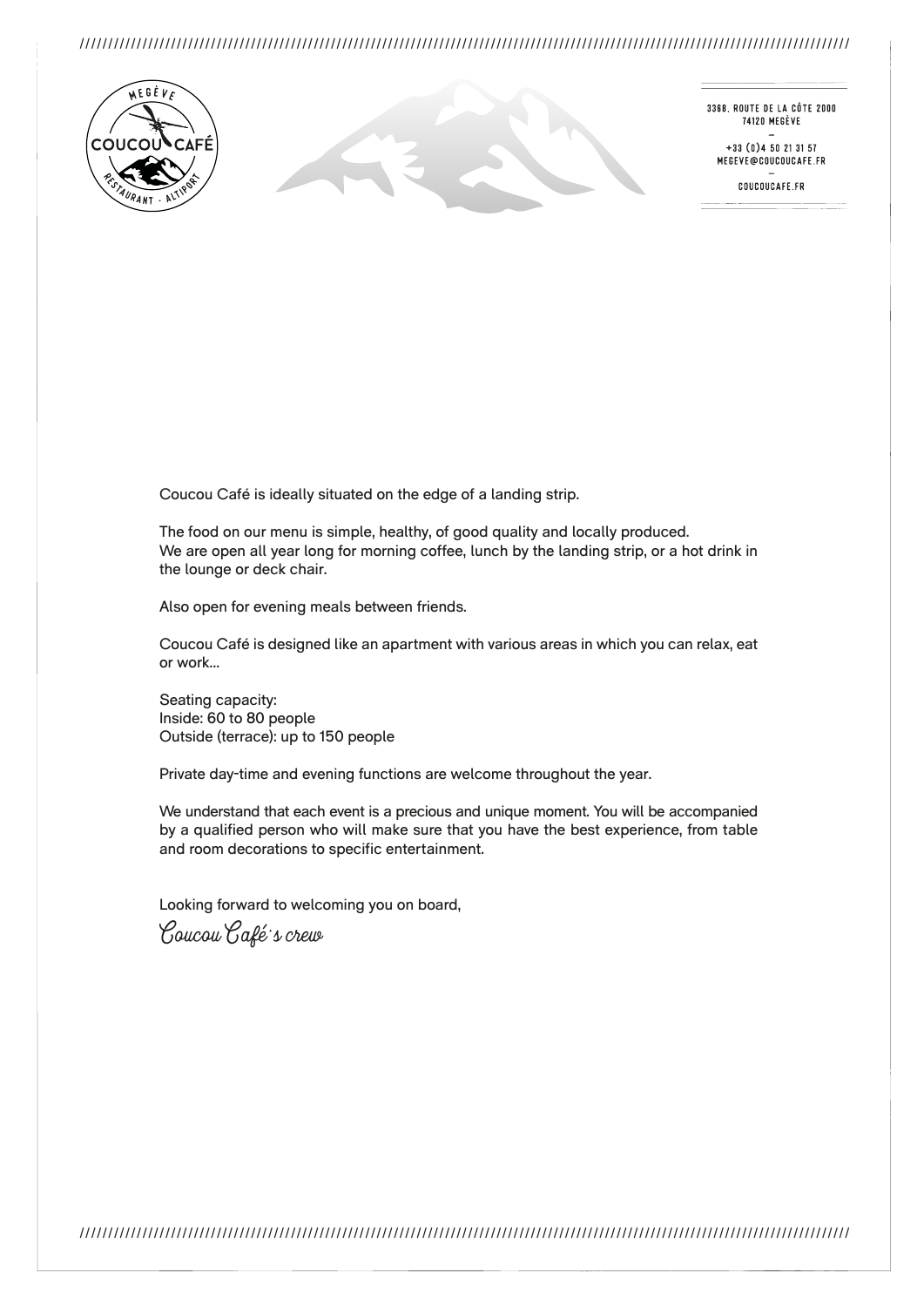

3368. ROUTE DE LA CÔTE 2000 74120 MEGÈVE

 $+33(0)450213157$ MEGEVE@COUCOUCAFE.FR

COUCOUCAFE.FR

 $\bigtriangledown$  Lunch at the altiport...  $\mathcal{F}$ 

**Eggs mimosa style** Tuna mayonnaise

-

**Beef stew** And carrots

**Pastry** of the day

-

— Price : 26 euros TTC per person / beverage excluded  $-$  MENU SERVED ONLY FOR LUNCH  $-$ 

ALCOHOL ABUSE IS DANGEROUS FOR YOUR HEALTH, CONSUME WITH MODERATION

///////////////////////////////////////////////////////////////////////////////////////////////////////////////////////////////////////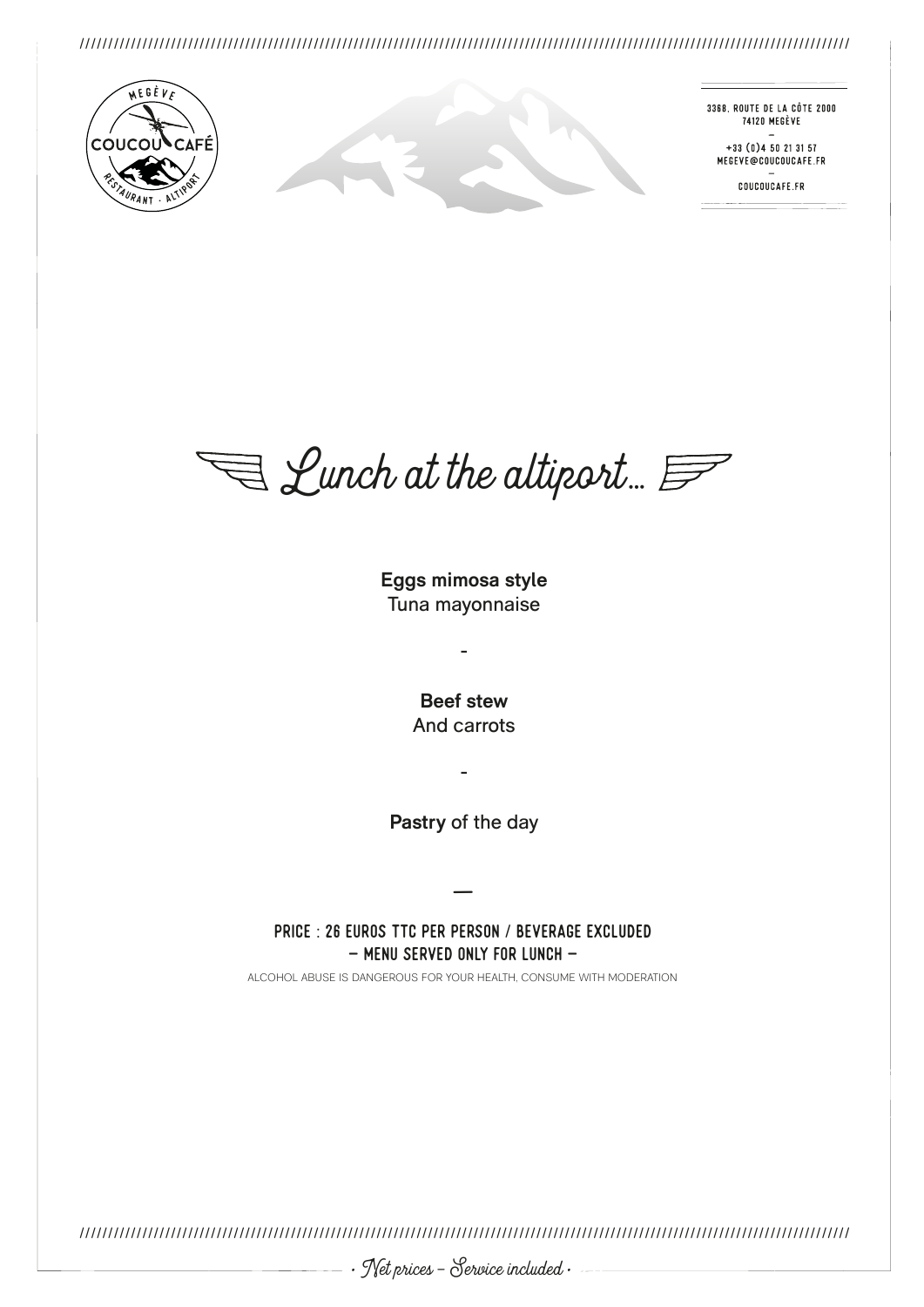

3368. ROUTE DE LA CÔTE 2000 74120 MEGÈVE

 $+33(0)450213157$ MEGEVE@COUCOUCAFE.FR

COUCOUCAFE.FR



**Green salad** Shallots & home made vinaigrette

> **Savoie cheese fondue** Delicatessen, green salad

-

**Baba** with génépi

-

— Price : 38 euros TTC per person / beverage excluded

ALCOHOL ABUSE IS DANGEROUS FOR YOUR HEALTH, CONSUME WITH MODERATION

///////////////////////////////////////////////////////////////////////////////////////////////////////////////////////////////////////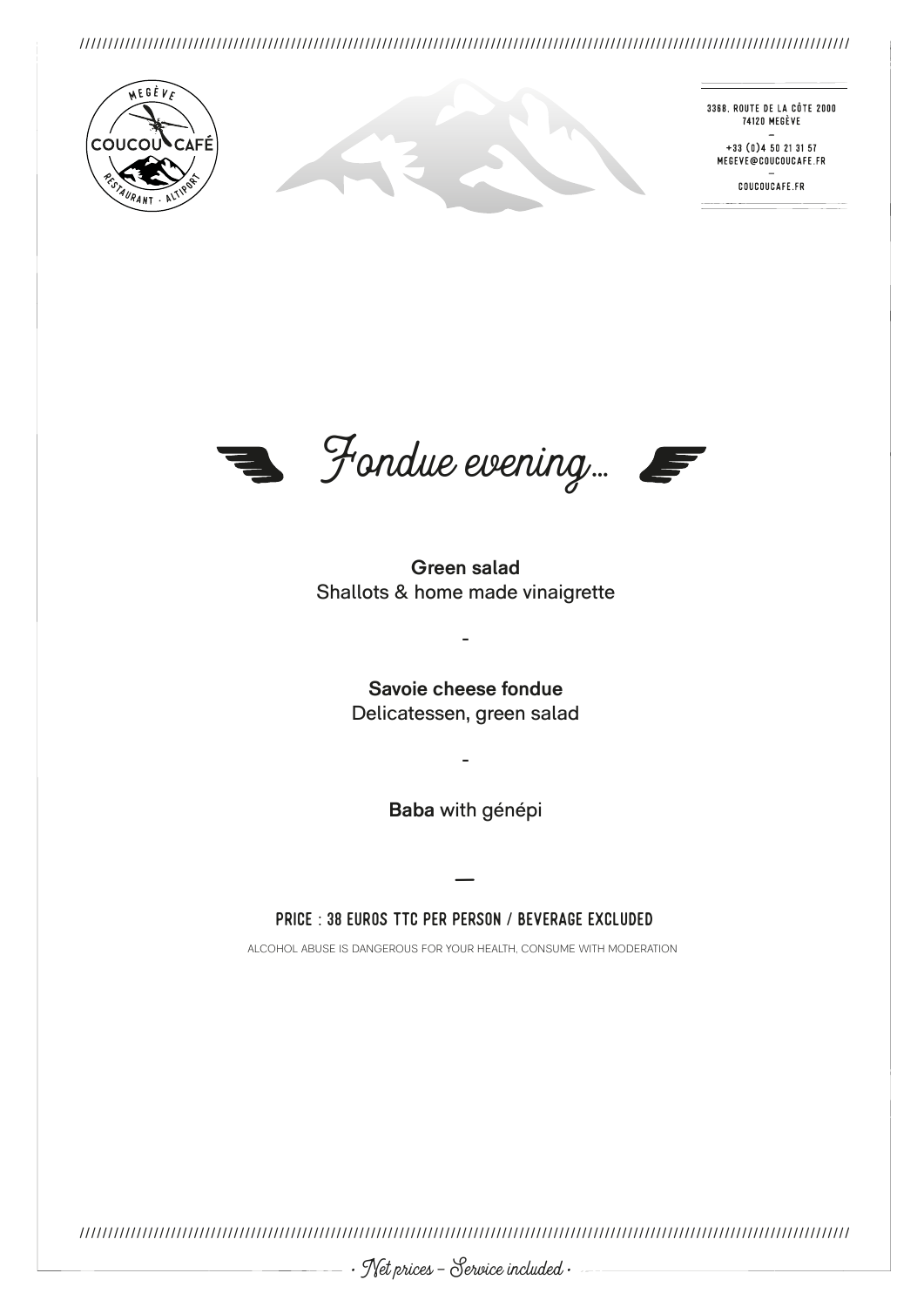

3368. ROUTE DE LA CÔTE 2000 74120 MEGÈVE

 $+33(0)450213157$ MEGEVE@COUCOUCAFE.FR

COUCOUCAFE.FR



**Vegetables terrine**  Tomato coulis

-

**Raclette**  Delicatessen board, steamed potatoes & green salad

**Sgroppino** Lemon sorbet, vodka & Prosecco

-

### — Price : 42 euros TTC per person / beverage excluded

ALCOHOL ABUSE IS DANGEROUS FOR YOUR HEALTH, CONSUME WITH MODERATION

///////////////////////////////////////////////////////////////////////////////////////////////////////////////////////////////////////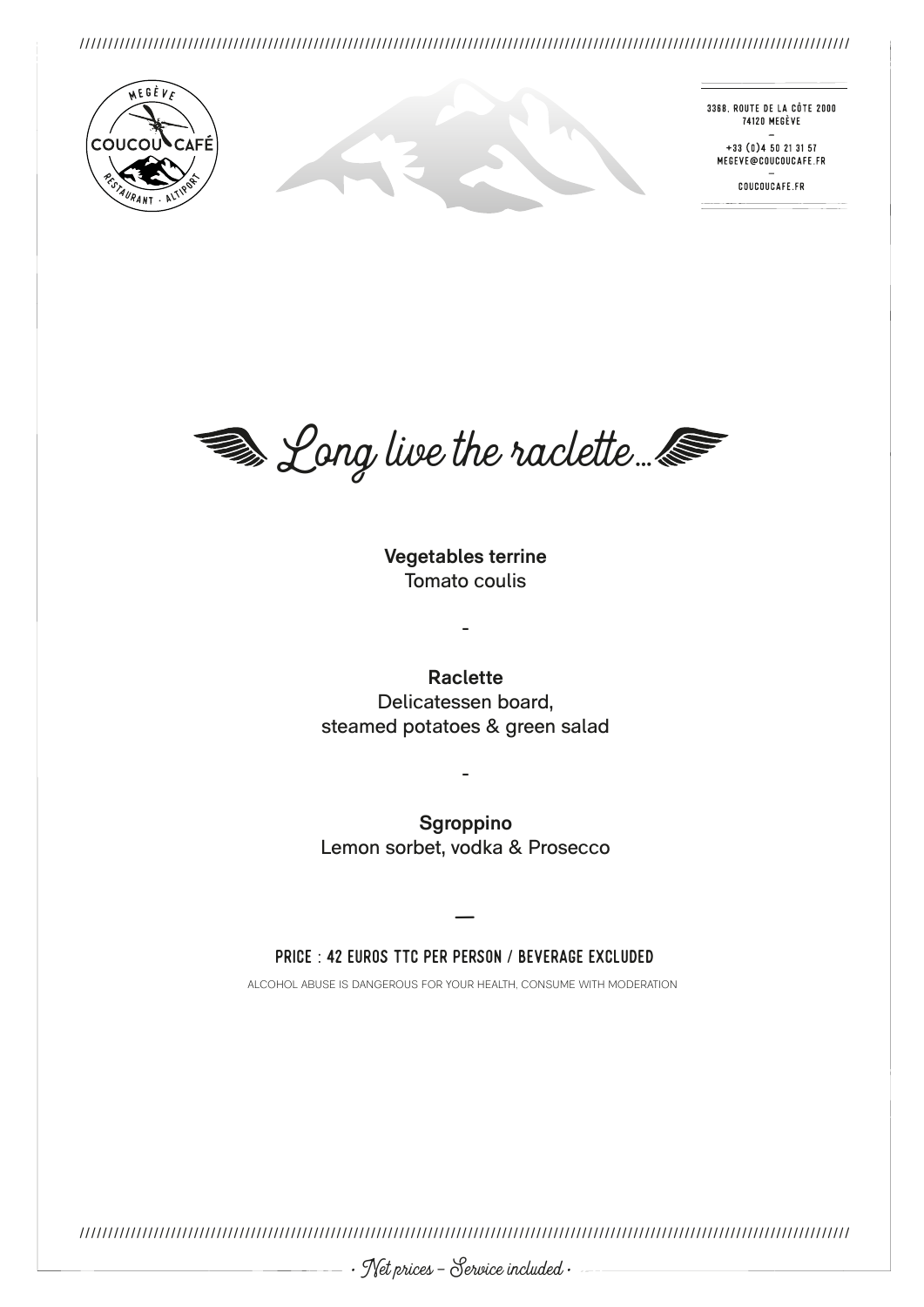

3368. ROUTE DE LA CÔTE 2000 74120 MEGÈVE

 $+33(0)450213157$ MEGEVE@COUCOUCAFE.FR

COUCOUCAFE.FR

 $\leq$  Somewhere over the Alpes.

**Homemade country terrine**  Veal, chicken liver & pork served in a jar along side pickles or Vegetable terrine, tomato coulis, green salad

> **Diots sausages cooked in red wine & onions** Creamy crozet gratin or

-

### **Coucou's Tartiflette**

**Apple pie** «des Demoiselles Tatin»

-

— Price : 38 euros TTC per person / beverage excluded

ALCOHOL ABUSE IS DANGEROUS FOR YOUR HEALTH, CONSUME WITH MODERATION

///////////////////////////////////////////////////////////////////////////////////////////////////////////////////////////////////////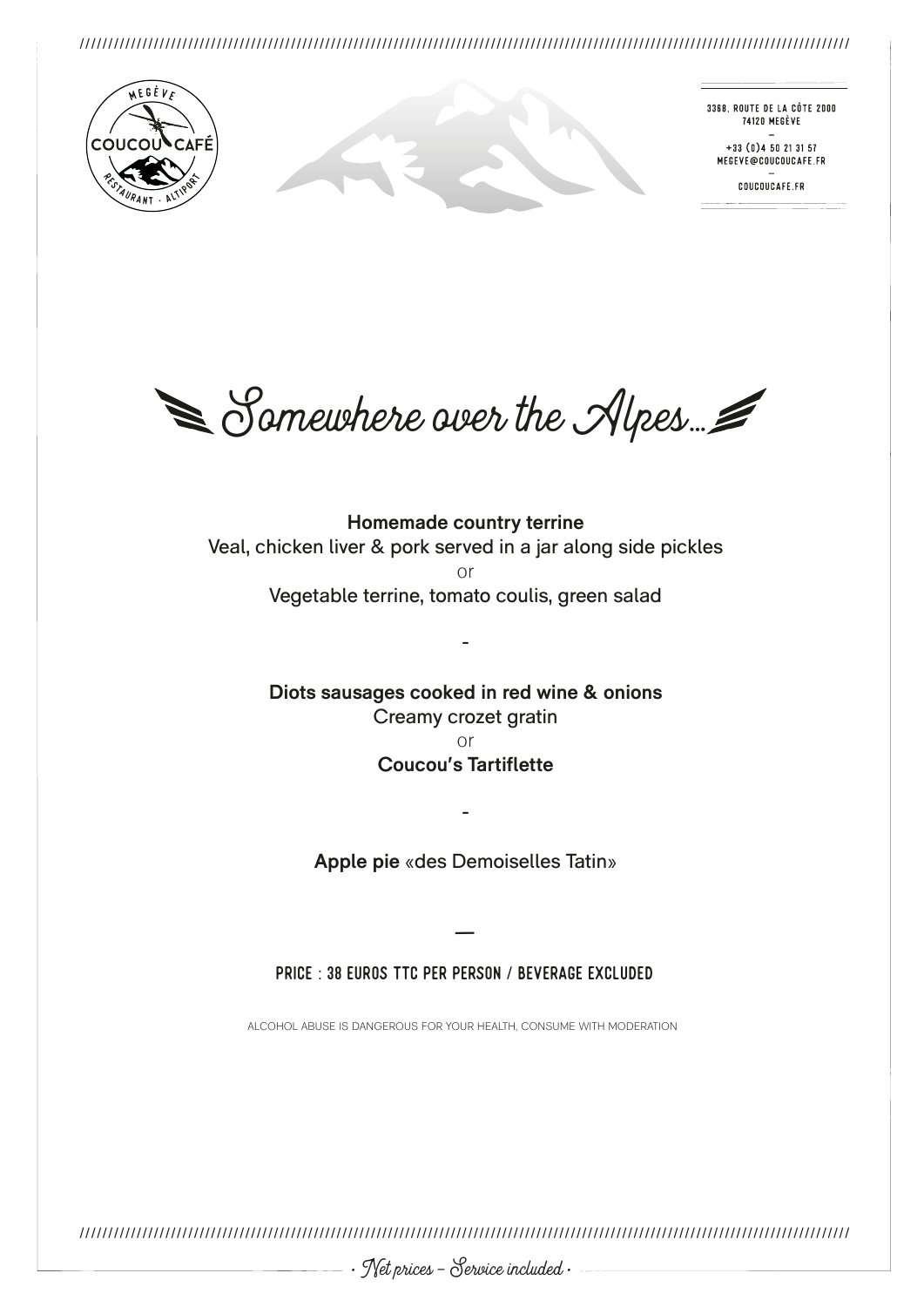

3368. ROUTE DE LA CÔTE 2000 74120 MEGÈVE

 $+33(0)450213157$ MEGEVE@COUCOUCAFE.FR

COUCOUCAFE.FR



**Mozzarella di bufala** & hairloom tomatoes basilic, home made vinaigrette

-

**Beef tartare** Coucou Café's style 200 g or **Catch of the day** grilled vegetables, « vierge » sauce

**Cheese** (supplement 10 €) Tomme des Aravis, Reblochon fermier, bleu de Bonneval

-

**Tiramisu** with spéculos

-

— Price : 45 euros TTC per person / beverage excluded

ALCOHOL ABUSE IS DANGEROUS FOR YOUR HEALTH, CONSUME WITH MODERATION

///////////////////////////////////////////////////////////////////////////////////////////////////////////////////////////////////////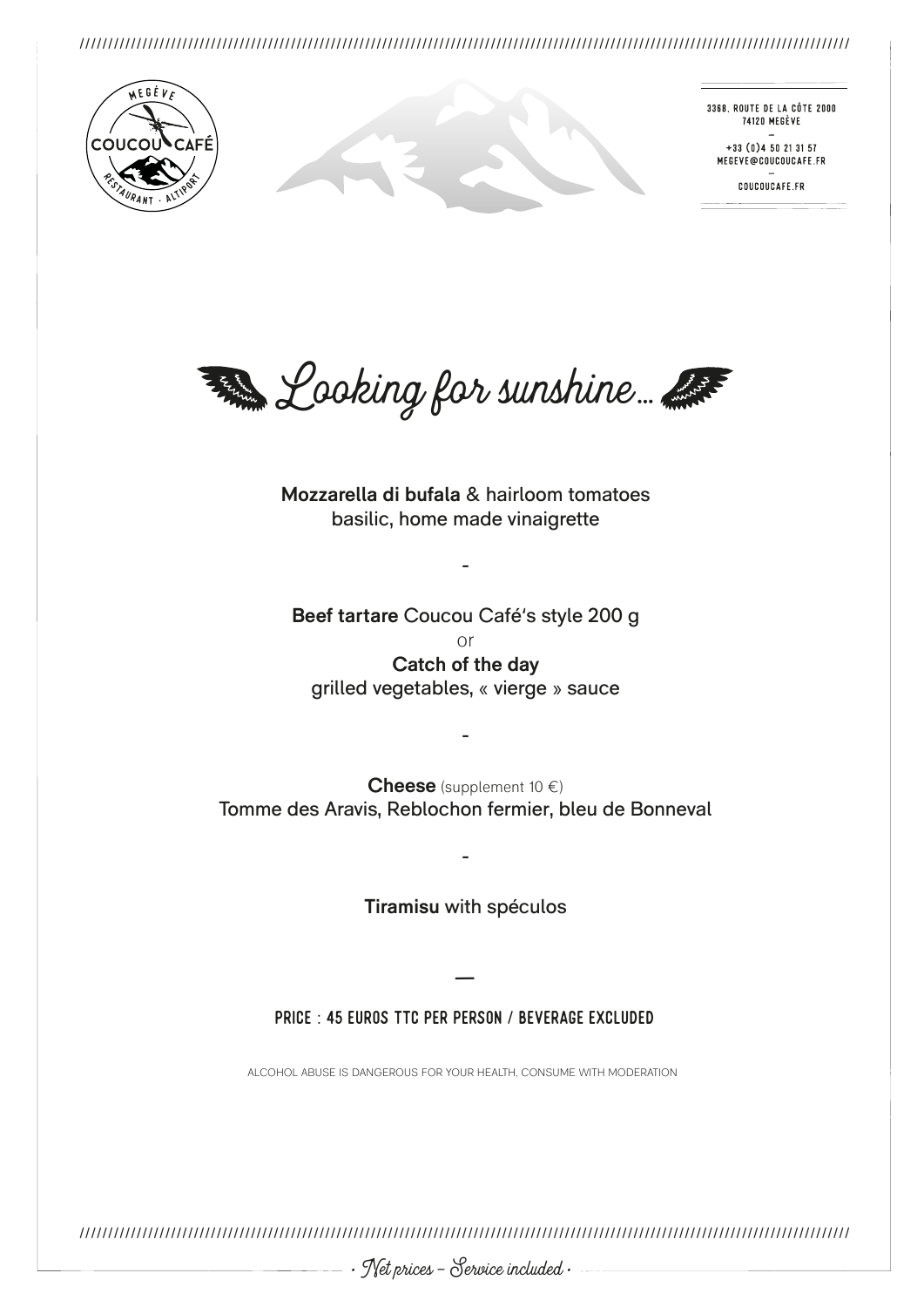

3368. ROUTE DE LA CÔTE 2000 74120 MEGÈVE

 $+33(0)450213157$ MEGEVE@COUCOUCAFE.FR

COUCOUCAFE.FR

 $\equiv$   $\mathcal A$  stroll in the mountains.

**Pasture's salad** Crunchy Reblochon, honey & herbs, chevrotin goat cheese roasted on toast, grilled bacon

> **Trout filet,** almonds « meunière » style seasonal vegetables or

-

Mountain **pork chop** Grain mustard sauce, mashed potatoes

**Cheese** (supplement 10 €) Tomme des Aravis, Reblochon fermier, bleu de Bonneval

-

Home made **blueberry pie**

-

— Price : 49 euros TTC per person / beverage excluded

ALCOHOL ABUSE IS DANGEROUS FOR YOUR HEALTH, CONSUME WITH MODERATION

///////////////////////////////////////////////////////////////////////////////////////////////////////////////////////////////////////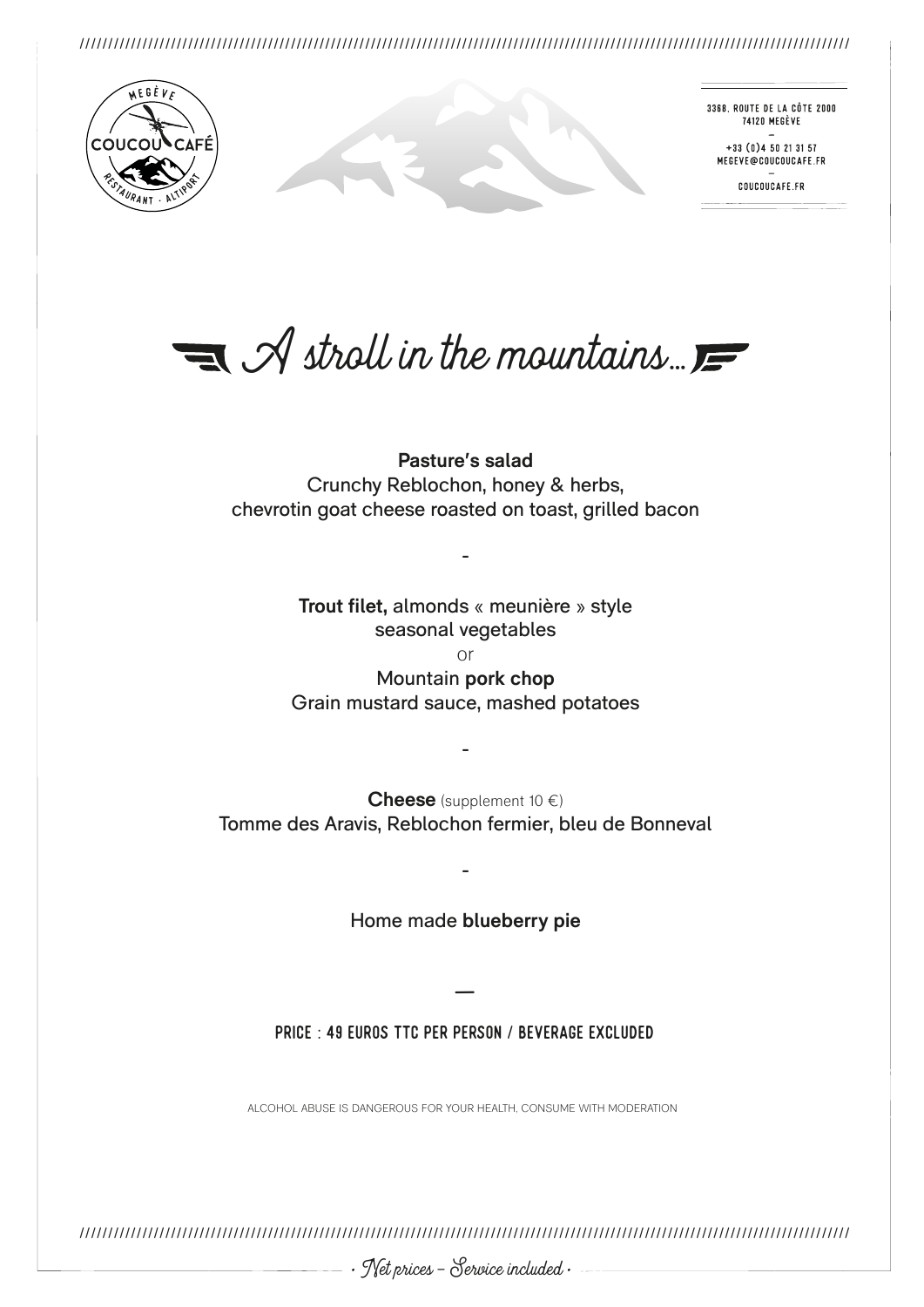

3368. ROUTE DE LA CÔTE 2000 74120 MEGÈVE

 $+33(0)450213157$ MEGEVE@COUCOUCAFE.FR

COUCOUCAFE.FR

 $\equiv$   $\mathcal A$  festive evening.  $\equiv$ 

**Gourmet salad** Artichokes, smoked duck breasts, pan fried foie gras

-

**Gilthead seabream** Vegetables or **Beef filet** just grilled 180 g

**Sides** Grandma's mashed potatoes & seasonal vegetables

Home made **génépi granita**

-

-

**Cheese** (supplement 10 €) Tomme des Aravis, Reblochon fermier, bleu de Bonneval

Bitter **chocolate cake**

-

— Price : 55 euros TTC per person / beverage excluded

ALCOHOL ABUSE IS DANGEROUS FOR YOUR HEALTH, CONSUME WITH MODERATION

///////////////////////////////////////////////////////////////////////////////////////////////////////////////////////////////////////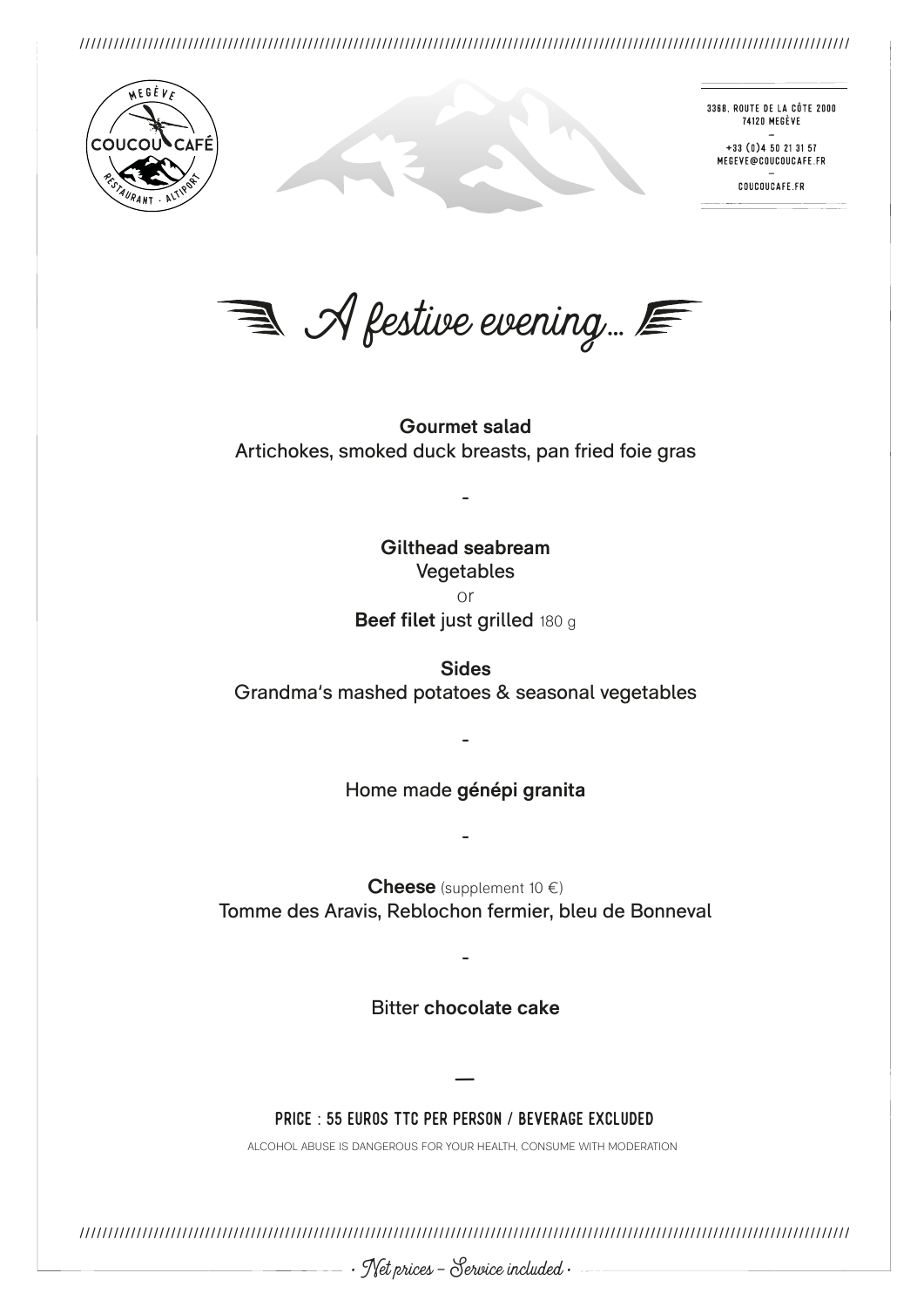

3368. ROUTE DE LA CÔTE 2000 74120 MEGÈVE

 $+33(0)450213157$ MEGEVE@COUCOUCAFE.FR

COUCOUCAFE.FR

Buffet style

Following selection as an example may vary according to season

Home made **TERRINES SAVOIE CHEESE FONDUE**… served as and when **DELICATESSEN** local Chef's **QUICHE MINI TARTARES** home made **PEASANT TARTIFLETTE PURÉE TARTUFATA STYLE** truffles & mushrooms **RATATOUILLE** vegetables Creamy **CROZET GRATIN GREEN SALAD ANIMATION LIVE COOKING** (supplement on request) **BARBECUE, PIZZA, ROTISSERIE, CREPES**

 $-\frac{1}{\sqrt{2}}$ Home made desserts's buffet

**LEMON PIE** meringue **BLUEBERRY PIE FRUIT SALAD** soft spices **BABA LUCKEWARM** génépi **CHOCOLATE MOUSSE**

— PriCE : 50 euros TTC / person MINERAL WATER, TEA & COFFEE INCLUDED.

///////////////////////////////////////////////////////////////////////////////////////////////////////////////////////////////////////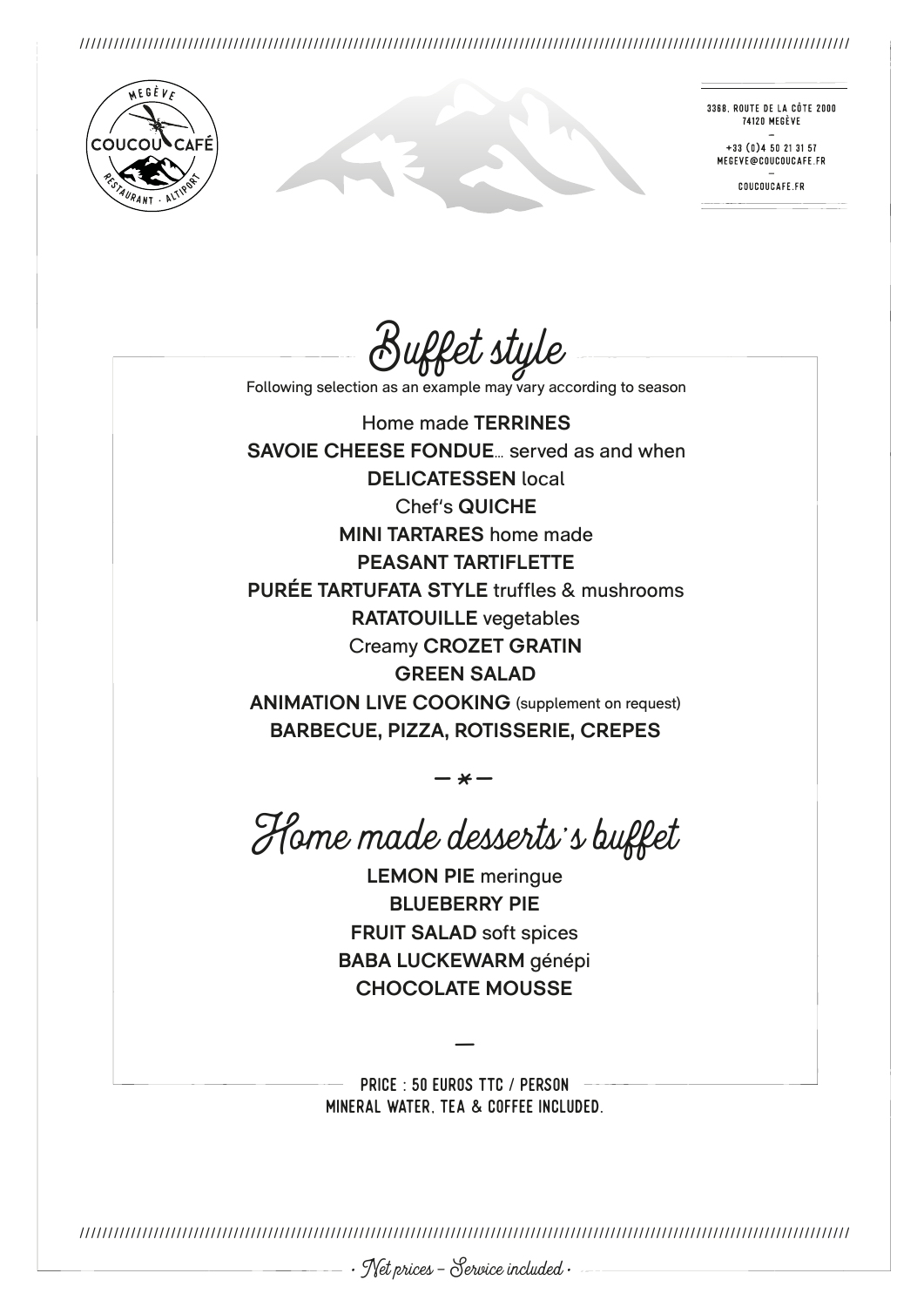

3368, ROUTE DE LA CÔTE 2000 74120 MEGÈVE

+33 (0) 4 50 21 31 57 MEGEVE@COUCOUCAFE.FR

COUCOUCAFE ER

 $\mathbb{E}$  BEVERAGE PACKAGES

# Aperitif : 15 € TTC per person

**Glass of Champagne**

or

Your choice of **cocktail** (Mojito, Spritz...) **Amuse-bouche**

# Apéritif "open bar 1 hOUR": 28 € TTC per person

**Punch planteur / Mojito / Spritz...** to be decided upon (Champagne excluded) served in large bowls or jugs to share **Home made pop ups**

# WINE PACKAGE 20 € TTC

**White wine:** Savoie – Roussette – Domaine Julie Portaz **Rosé wine:** Provence – Domaine de la Rose des Vents **Red wine:** Savoie – Mondeuse Arbin – Domaine de l'Idylle

# WINE PACKAGE 25 € TTC

**White wine:** Bourgogne – Chablis - Domaine Denis Race **Rosé wine:** Provence – La Pointe du diable – Château Malherbe **Red wine:** Vallée du Rhône – Côte du Rhône – Château Mont Redon

## WINE PACKAGE 30 € TTC

**White wine:** Bourgogne – Côte de Nuits – Domaine Jafflin **Rosé wine:** Provence - Pétale de Rose – Château Barbeyrolles **Red wine:** Vallée du Rhône – St-Joseph – Domaine Christophe Blanc

> PRICES IN EUROS TAXES INCLUDED / PERSON ON THE BASIS OF ONE BOTTLE PER TWO PERSONS MINERAL WATER, TEA & COFFEE INCLUDED.

ALCOHOL ABUSE IS DANGEROUS FOR YOUR HEALTH, CONSUME WITH MODERATION

///////////////////////////////////////////////////////////////////////////////////////////////////////////////////////////////////////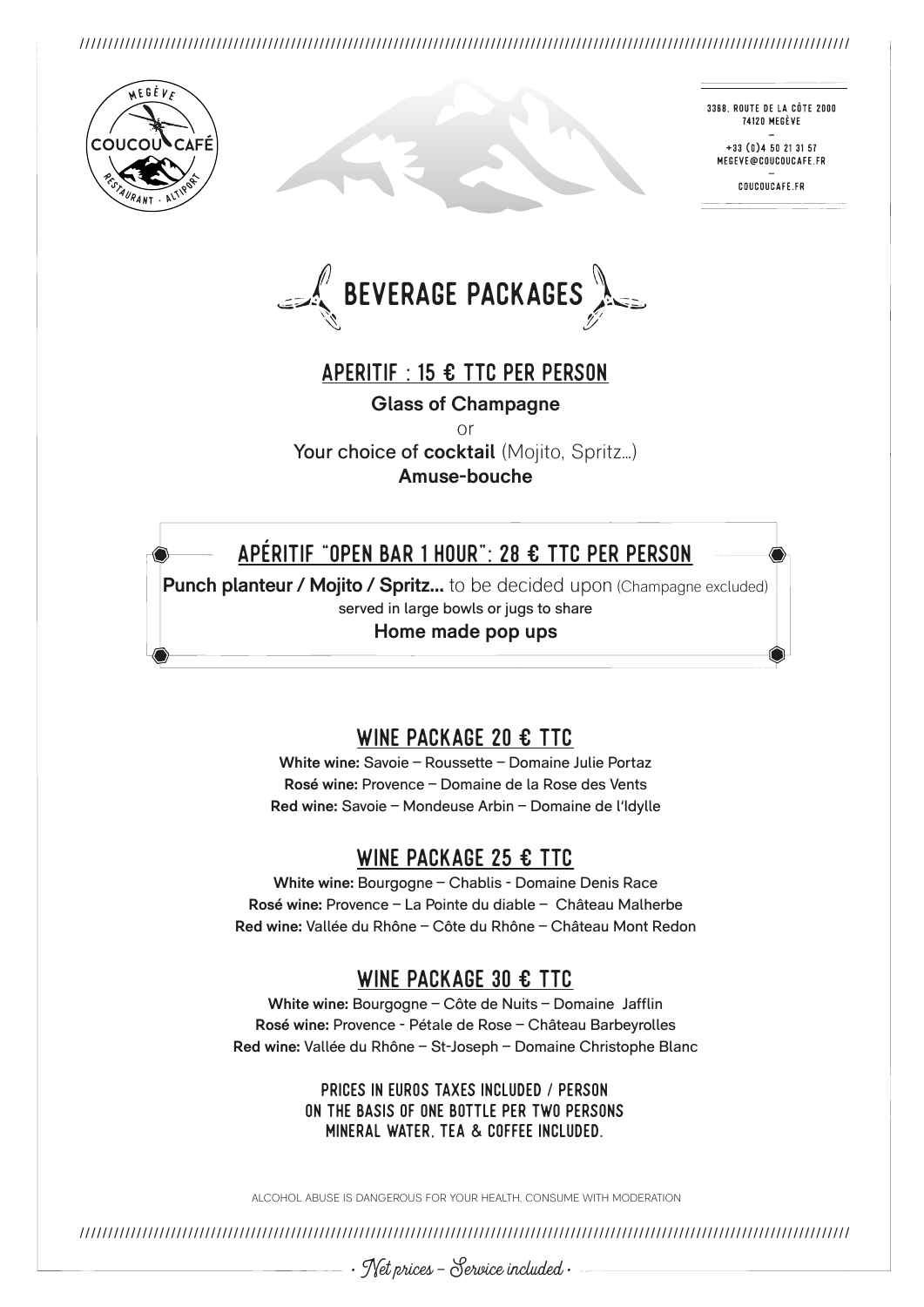

3368, ROUTE DE LA CÔTE 2000 74120 MEGÈVE

 $+33(0)450213157$ MEGEVE@COUCOUCAFE.FR

COUCOUCAFE.FR

Coucou's birthday buffet

Birthday for kids up to 10 years old

**CHOCOLATE FEAST**

cake, fondant, brownie chocolate fountain fruits & marshmallows

**NOTHIING BUT FRUITS…** tarts fruit salad fresh fruits

**CANDY TREATS** assorted candies rainbow

**SANDWICH CORNER** cheese, ham…

**PASTRY WORKSHOP** your choice : crepes, pancakes, cup cakes

**KID'S BAR** fruit juices, milk shakes, apple sparkling….

> **« THE » BIRTHDAY CAKE !** his, hers

## **ENTERTAINMENTS**

board games, snowmen contest in season, make up, tresor hunt, pool petanque

PRICE: STARTING FROM 15 € TAXEX INCLUDED / CHILD

///////////////////////////////////////////////////////////////////////////////////////////////////////////////////////////////////////